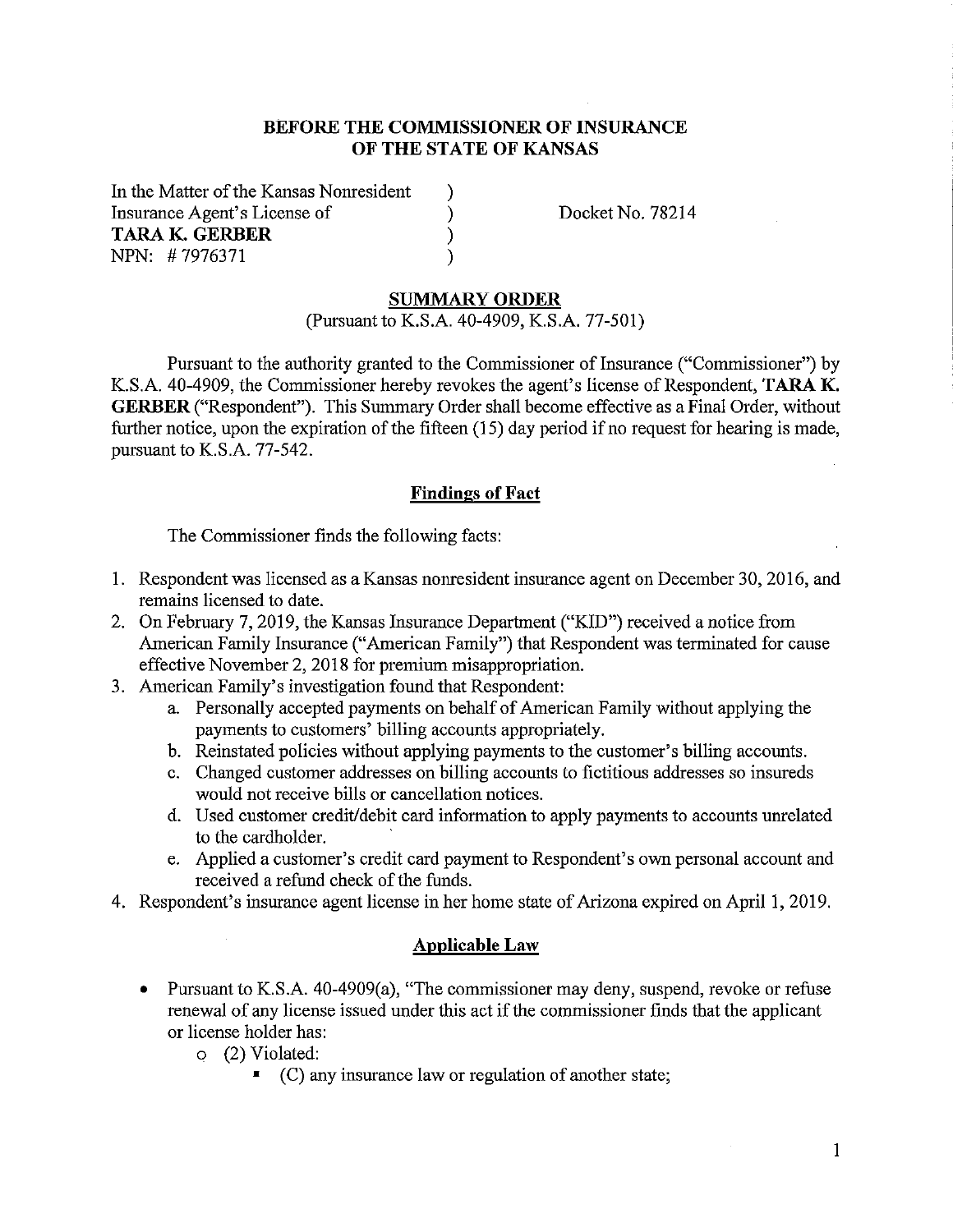- o ( 4) Improperly withheld, misappropriated or converted any moneys or properties received in the course of doing insurance business.
- o (8) Used any fraudulent, coercive, or dishonest practice, or demonstrated any incompetence, untrustworthiness or financial irresponsibility in the conduct of business in this state or elsewhere." K.S.A. 40-4909(a)
- Pursuant to K.S.A. 40-4909(b), "In addition, the commissioner may suspend, revoke or refuse renewal of any license issued under this act if the commissioner finds that the interests of the insurer or the insurable interests of the public are not properly served under such license." K.S.A. 40-4909(b)

# **Policy Reasons**

- 1. It is in the public interest that the license of an agent who improperly withheld or misappropriated money received in the course of doing insurance business be revoked.
- 2. It is in the public interest that the license of an agent who used fraudulent, dishonest, untrustworthy or financially irresponsible practices in the conduct of business be revoked.
- 3. It is in the public interest that the license of a nonresident agent who does not have a license in good standing in their home state be revoked.

# **Conclusions of Law**

- 1. The Commissioner has jurisdiction over **TARA K. GERBER** as well as the subject matter of this proceeding, and such proceeding is held in the public interest.
- 2. The Commissioner finds that Respondent's Kansas license may be revoked because **TARA K. GERBER** improperly withheld or misappropriated money received in the course of doing insurance business.
- 3. The Commissioner finds that Respondent's Kansas license may be revoked because **TARA K. GERBER** used fraudulent, dishonest, untrustworthy or financially irresponsible practices in the conduct of business.
- 4. The Commissioner finds that Respondent's Kansas license may be revoked because **TARA K. GERBER** does not have a license in good standing in her home state.
- 5. The Commissioner finds, pursuant to K.S .A. 40-4909(b ), that the interests of the public are not properly served under Respondent's license.
- 6. Accordingly, the Commissioner concludes that sufficient grounds exist for the revocation of the insurance agent's license of **TARA K. GERBER,** pursuant to K.S.A. 40-4909(a) and (b).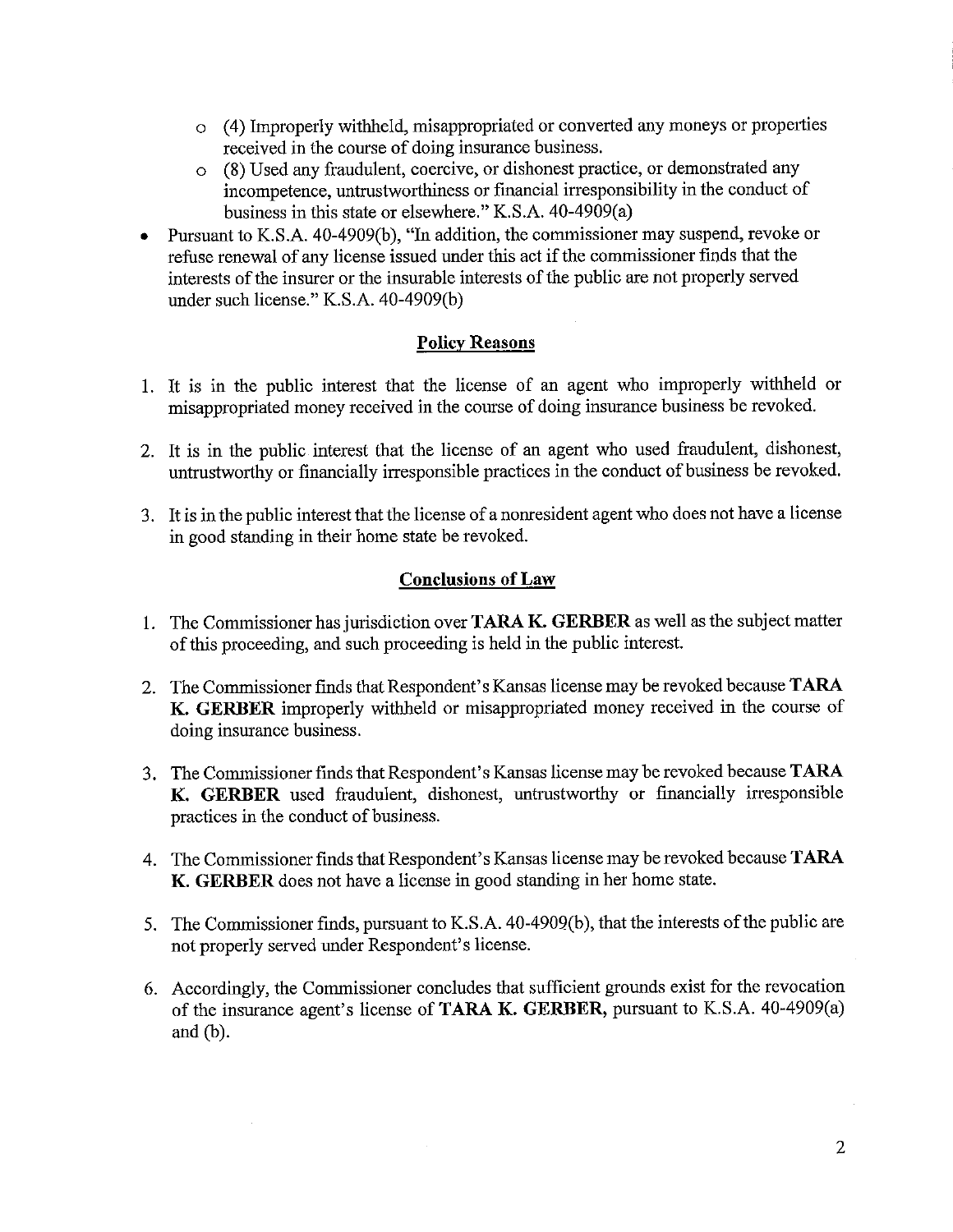**IT IS THEREFORE ORDERED BY THE COMMISSIONER OF INSURANCE THAT:** 

- 1. The Kansas Nonresident Insurance Agent's License of **TARA K. GERBER** is hereby **REVOKED** the effective date of this Order.
- 2. **IT IS FURTHER ORDERED** that **TARA K. GERBER** shall **CEASE** and **DESIST** from the sale, solicitation or negotiation of insurance and/or receiving compensation deriving from the sale, solicitation or negotiation of insurance conducted after the effective date of this Order.

IT IS SO ORDERED THIS  $\int_{0}^{+\infty}$  DAY OF  $\int_{0}^{+\infty}$  1019, IN THE CITY OF **TOPEKA, COUNTY OF SHAWNEE, STATE OF KAWSAS** 



Vicki Schmidt Commissioner of Insurance

BY:

BY:<br>Justin L. McFarland<br>General Counsel

General Counsel

# **NOTICE AND OPPORTUNITY FOR HEARING**

**TARA K. GERBER,** within fifteen (15) days of service of this Summary Order, may file with the Kansas Insurance Department a written request for hearing on this Summary Order, as provided by K.S.A. 77-542. In the event a hearing is requested, such request should be directed to:

> Justin L. McFarland, General Counsel Kansas Insurance Department 420 S.W.  $9<sup>th</sup>$  Street Topeka, Kansas 66612

Any costs incurred as a result of conducting any administrative hearing shall be assessed against the agent/agency who is the subject of the hearing as provided by K.S.A. 40-4909(f). Costs shall include witness fees, mileage allowances, any costs associated with reproduction of documents which become part of the hearing record, and the expense of making a record of the hearing.